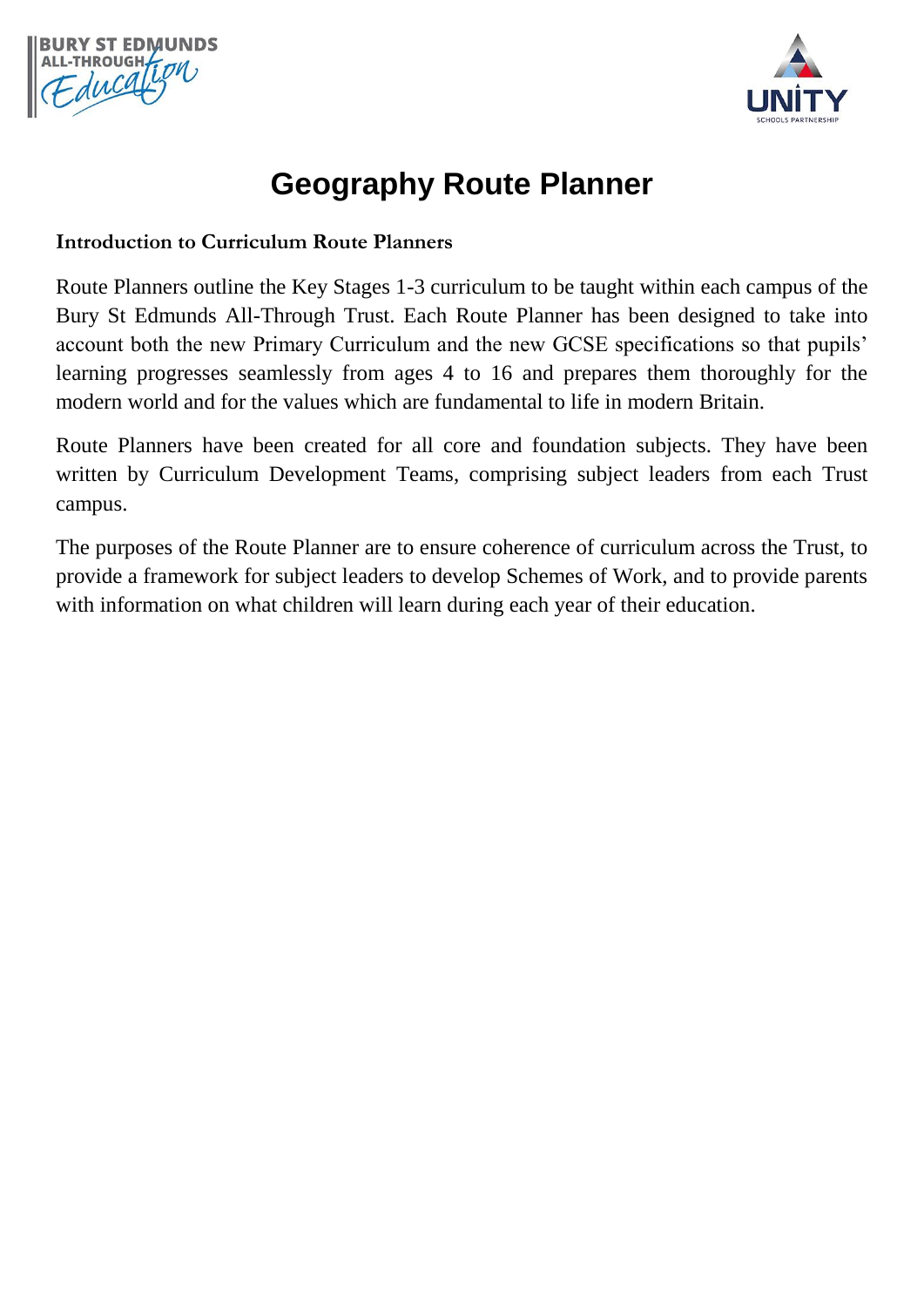|     | Children are expected to:                                                                                                                                                                                                                                                                                                                                                                                                                                | Suggested Topics                                                                                                                                                                                                                                                                                                                                                                                                                                                                                                                                                                 |                                                                                                                                                                                                                                                                                                                                                                                                                                                                                                                                                                                                                                                          |                                                                                                                                                                                                                                                                                                                                                                                                                                                                               |
|-----|----------------------------------------------------------------------------------------------------------------------------------------------------------------------------------------------------------------------------------------------------------------------------------------------------------------------------------------------------------------------------------------------------------------------------------------------------------|----------------------------------------------------------------------------------------------------------------------------------------------------------------------------------------------------------------------------------------------------------------------------------------------------------------------------------------------------------------------------------------------------------------------------------------------------------------------------------------------------------------------------------------------------------------------------------|----------------------------------------------------------------------------------------------------------------------------------------------------------------------------------------------------------------------------------------------------------------------------------------------------------------------------------------------------------------------------------------------------------------------------------------------------------------------------------------------------------------------------------------------------------------------------------------------------------------------------------------------------------|-------------------------------------------------------------------------------------------------------------------------------------------------------------------------------------------------------------------------------------------------------------------------------------------------------------------------------------------------------------------------------------------------------------------------------------------------------------------------------|
|     | <b>Location and Place:</b>                                                                                                                                                                                                                                                                                                                                                                                                                               | Human and Physical Geography                                                                                                                                                                                                                                                                                                                                                                                                                                                                                                                                                     | Geographical skills and<br>fieldwork                                                                                                                                                                                                                                                                                                                                                                                                                                                                                                                                                                                                                     |                                                                                                                                                                                                                                                                                                                                                                                                                                                                               |
| KS1 | Name and locate the world's 7<br>$\bullet$<br>continents and 5 oceans<br>Name locate and identify<br>$\bullet$<br>characteristics of the 4 countries of<br>the UK and of a small area in a<br>contrasting non-European country<br>Understand geographical similarities<br>$\bullet$<br>and differences through studying the<br>human and physical Geography of a<br>small area of the UK and of a small<br>area in a contrasting non-European<br>country | Identify seasonal and daily weather<br>$\bullet$<br>patterns in the UK<br>location of hot and cold areas of the<br>$\bullet$<br>world in relation to the Equator and<br>the North and South Poles<br>Use basic vocabulary to refer to; key<br>$\bullet$<br>physical features including: beach,<br>cliff, coast, forest, hill, mountain, sea,<br>ocean river, soil, valley, vegetation,<br>season and weather<br>Use basic vocabulary to refer to; key<br>$\bullet$<br>human features including: city, town,<br>village, factory, farm, house, office,<br>port, harbour and shop. | Use world maps, atlases and<br>globes to identify the UK<br>and its countries as well as<br>the countries continents and<br>oceans.<br>Use simple compass<br>directions (N,S,E,W) and<br>locational language (near,<br>far, left, right) to describe<br>the location of features and<br>routes on a map.<br>Use aerial photographs and<br>plan perspectives to<br>recognise landmarks and<br>basic human and physical<br>features, devise a simple<br>map and use and construct<br>basic symbols in a key<br>Use simple fieldwork and<br>observational skills to study<br>the geography of their<br>school and grounds and the<br>key human and physical | 'Over-arching' topics incorporate<br>aspects of Location and Place',<br>'Human and Physical Geography'<br>and 'Geographical skills and<br>fieldwork'.<br>KS <sub>1</sub><br>Brilliant Barrow - maps<br>and local geography<br>naming<br>countries/capitals of<br>UK/comparing<br>Barrow and Bury.<br>Under the Sea - World<br>map - identifying<br>oceans and looking at<br>habitats.<br>Cold Climates -<br>weather<br>Russia - link to World<br>cup 2018<br>What a Wonderful |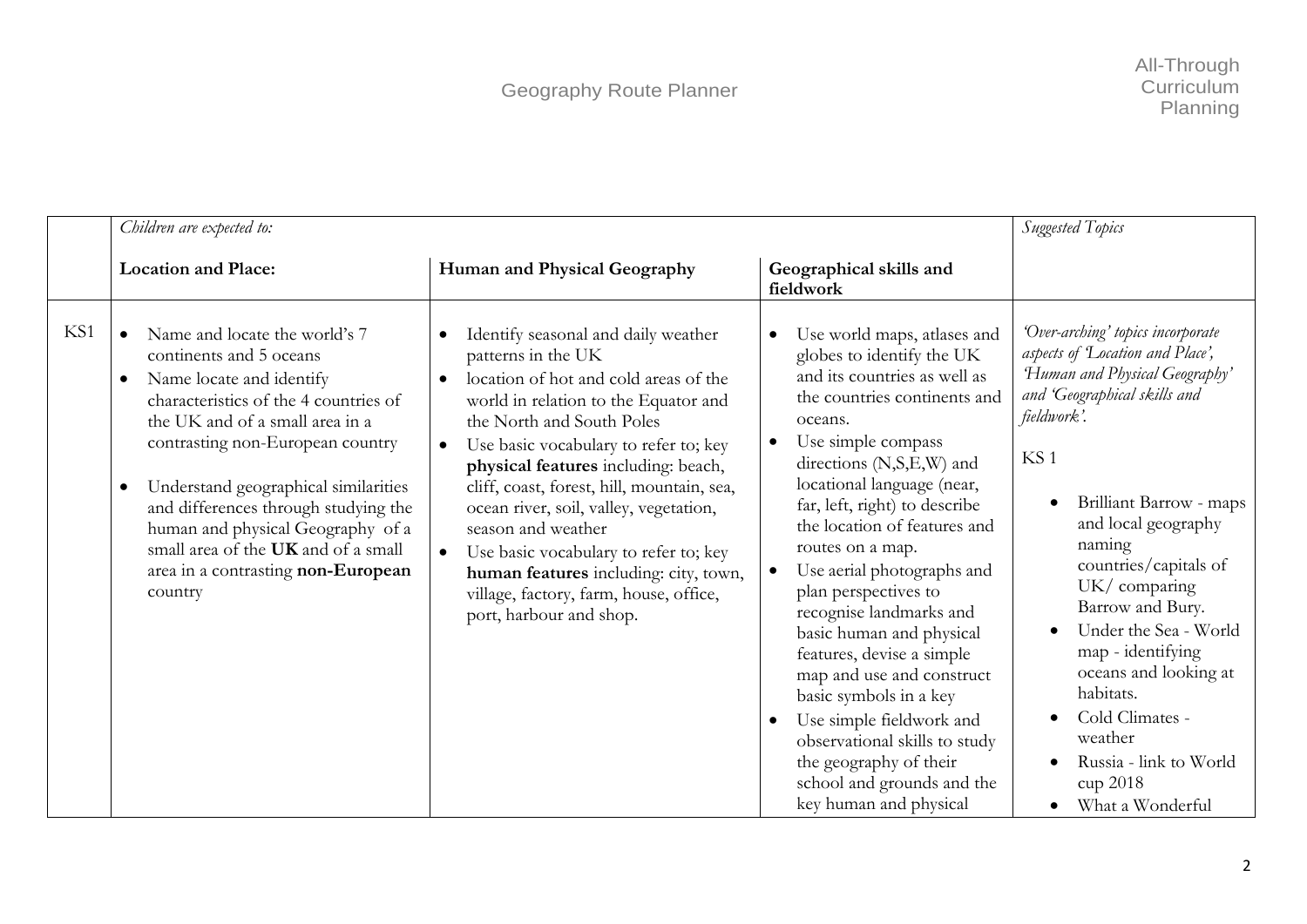|                 |                                                                                                                                                                                                                                                                                                                                                                                                                                                                                                                                                                                                                                                                                                                                                                                                                                                                                                                                                                                          |                                                                                                                                                                                                                                                                                                                                                                                                                                     |           | features of its surrounding                                                                                                                                                                                                                                                                                                                                                                                                                                                                                                                           | world                                                                                                                                                                                                                                                                                                                                                                                                                                                                                                                                                     |
|-----------------|------------------------------------------------------------------------------------------------------------------------------------------------------------------------------------------------------------------------------------------------------------------------------------------------------------------------------------------------------------------------------------------------------------------------------------------------------------------------------------------------------------------------------------------------------------------------------------------------------------------------------------------------------------------------------------------------------------------------------------------------------------------------------------------------------------------------------------------------------------------------------------------------------------------------------------------------------------------------------------------|-------------------------------------------------------------------------------------------------------------------------------------------------------------------------------------------------------------------------------------------------------------------------------------------------------------------------------------------------------------------------------------------------------------------------------------|-----------|-------------------------------------------------------------------------------------------------------------------------------------------------------------------------------------------------------------------------------------------------------------------------------------------------------------------------------------------------------------------------------------------------------------------------------------------------------------------------------------------------------------------------------------------------------|-----------------------------------------------------------------------------------------------------------------------------------------------------------------------------------------------------------------------------------------------------------------------------------------------------------------------------------------------------------------------------------------------------------------------------------------------------------------------------------------------------------------------------------------------------------|
|                 |                                                                                                                                                                                                                                                                                                                                                                                                                                                                                                                                                                                                                                                                                                                                                                                                                                                                                                                                                                                          |                                                                                                                                                                                                                                                                                                                                                                                                                                     |           | environment.                                                                                                                                                                                                                                                                                                                                                                                                                                                                                                                                          | Sensational Safari                                                                                                                                                                                                                                                                                                                                                                                                                                                                                                                                        |
|                 |                                                                                                                                                                                                                                                                                                                                                                                                                                                                                                                                                                                                                                                                                                                                                                                                                                                                                                                                                                                          |                                                                                                                                                                                                                                                                                                                                                                                                                                     |           |                                                                                                                                                                                                                                                                                                                                                                                                                                                                                                                                                       |                                                                                                                                                                                                                                                                                                                                                                                                                                                                                                                                                           |
|                 |                                                                                                                                                                                                                                                                                                                                                                                                                                                                                                                                                                                                                                                                                                                                                                                                                                                                                                                                                                                          |                                                                                                                                                                                                                                                                                                                                                                                                                                     |           |                                                                                                                                                                                                                                                                                                                                                                                                                                                                                                                                                       | Magical Mapping                                                                                                                                                                                                                                                                                                                                                                                                                                                                                                                                           |
| KS <sub>2</sub> | Locate the world's countries, using<br>$\bullet$<br>maps to focus on Europe (including<br>the location of Russia) and North and<br>South America, concentrating on<br>their environmental regions, key<br>physical and human characteristics,<br>countries and major cities.<br>Name and locate cities of the UK,<br>$\bullet$<br>geographical regions and their<br>identifying human and physical<br>characteristics, key topographical<br>features (including hills, mountains,<br>coasts and rivers) and land-use<br>patterns; and understand how some<br>of these aspects have changed over<br>time.<br>Identify the position and significance<br>$\bullet$<br>of latitude, longitude, Equator,<br>Northern Hemisphere, Southern<br>Hemisphere, the Tropics of Cancer<br>and Capricorn, Arctic and Antarctic<br>circle, the Prime/ Greenwich<br>Meridian and time zones (including<br>day and night)<br>Understand geographical similarities<br>and differences through the study of | Describe and understand key aspects of:<br>physical geography including:<br>$\bullet$<br>climate zones, biomes and vegetation<br>belts, rivers, mountains, volcanoes and<br>earthquakes and the water cycle.<br>human geography including: types of<br>$\bullet$<br>settlement and land-use, economic<br>activity including trade links, the<br>distribution of natural resources<br>including energy, food, minerals and<br>water. | $\bullet$ | Use maps, atlases, globes<br>and digital/computer<br>mapping to locate countries<br>and describe features<br>studied.<br>Use the eight points of a<br>compass, four and six figure<br>grid references, symbols and<br>key (including the use of OS<br>maps) to build their<br>knowledge of the UK and<br>the wider world.<br>Use fieldwork to observe,<br>measure, record and present<br>the human and physical<br>features in the local area<br>using a range of methods,<br>including sketch maps, plans<br>and graphs and digital<br>technologies. | WW2 - Location of UK<br>cities/ European countries<br>and comparing city and<br>country life.<br>Chocolate - Fairtrade<br>$\bullet$<br>Saxons - settlements.<br>Beautiful Barrow - local<br>$\bullet$<br>geography and land use.<br>Russia - World Cup 2018<br>(link)<br>Volcanoes<br>France<br>Rainforests<br>Year 5<br>Town and country<br>$\bullet$<br>Italy (Europe)<br>$\bullet$<br>Rainforests<br>$\bullet$<br>Year 6<br>United Kingdom: who are<br>$\bullet$<br>we?)<br>Weather and climate<br>Food for thought<br>٠<br>(including study of Ghana) |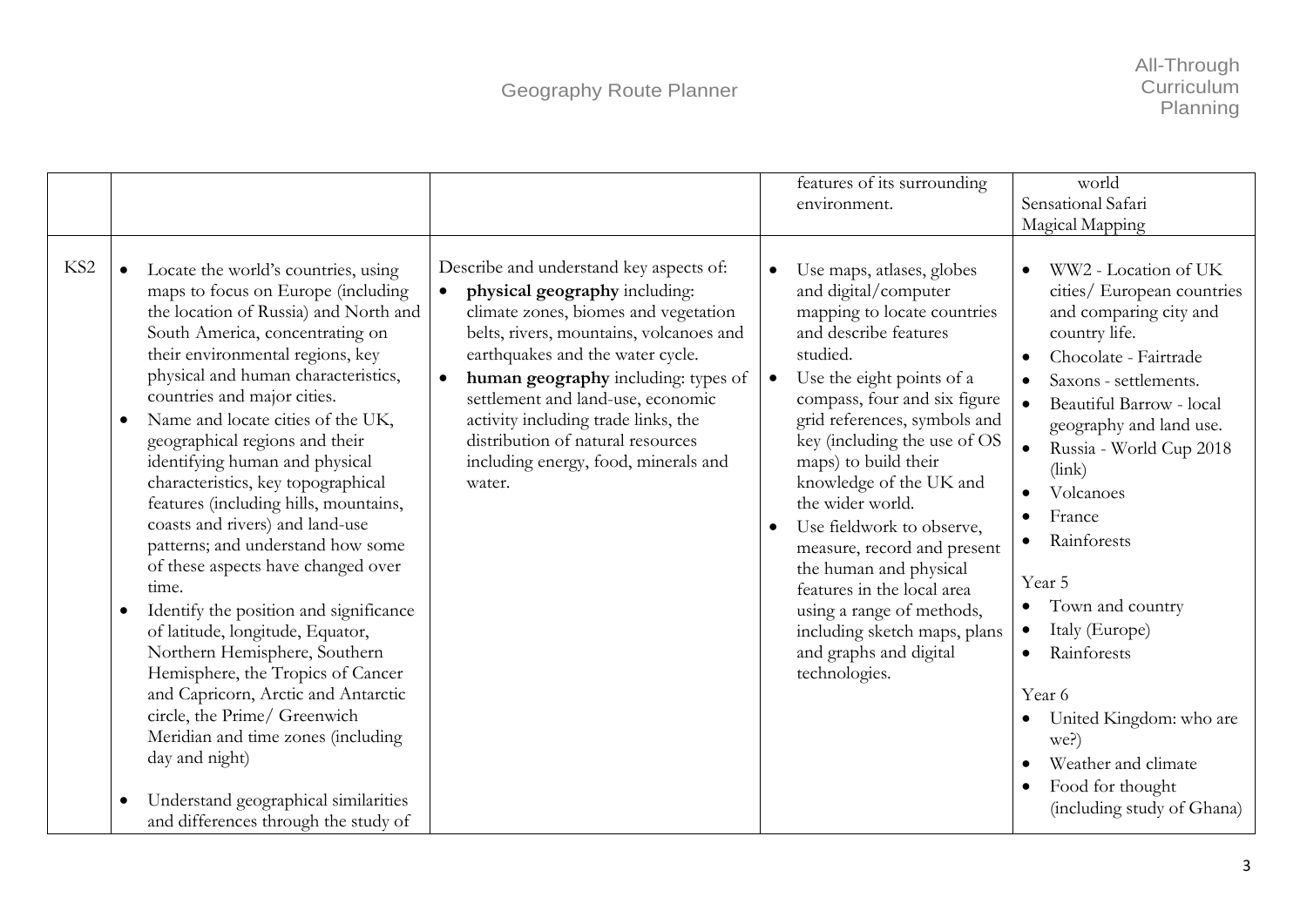|     | human and physical geography of a<br>region of the UK, a region in a<br>European country and a region<br>within North or South America                                                                                                                                                                                                                                                                                                                                            |                                                                                                                                                                                                                                                                                                                                                                                                                                                                                                                                                                                                                                       |                                                                                                                                                                                                                                                                                                                                                                                                  |                                                                                                                                                                                                                                                                                                                                                                                                                                                                                                                                                                                      |
|-----|-----------------------------------------------------------------------------------------------------------------------------------------------------------------------------------------------------------------------------------------------------------------------------------------------------------------------------------------------------------------------------------------------------------------------------------------------------------------------------------|---------------------------------------------------------------------------------------------------------------------------------------------------------------------------------------------------------------------------------------------------------------------------------------------------------------------------------------------------------------------------------------------------------------------------------------------------------------------------------------------------------------------------------------------------------------------------------------------------------------------------------------|--------------------------------------------------------------------------------------------------------------------------------------------------------------------------------------------------------------------------------------------------------------------------------------------------------------------------------------------------------------------------------------------------|--------------------------------------------------------------------------------------------------------------------------------------------------------------------------------------------------------------------------------------------------------------------------------------------------------------------------------------------------------------------------------------------------------------------------------------------------------------------------------------------------------------------------------------------------------------------------------------|
| KS3 | Deepen awareness of world's<br>countries by using maps of the world<br>to focus on: Africa, Russia, Asia (inc<br>China and India), Middle East, with a<br>focus on polar and hot deserts, key<br>physical and human characteristics,<br>countries and major cities<br>Understand geographical similarities,<br>$\bullet$<br>differences and links between places<br>through the study of human and<br>physical geography of a region<br>within Africa and a region within<br>Asia | To understand, through use of detailed<br>$\bullet$<br>place-based exemplars at a variety of<br>scales, the key processes in:<br>Physical Geography relating to:<br>Plate Tectonics<br>Rocks, weathering and soils<br>Glaciation<br>Hydrology<br>Coasts<br>Human Geography relating to:<br>Population<br>Urbanisation<br>Internal development<br>Economic Activity; primary,<br>secondary, tertiary, quaternary<br>Use of natural resources<br>Understand how physical and human<br>processes interact to change<br>landscapes, environments and climate,<br>how human activity relies on effective<br>functioning of natural systems | Build on knowledge of<br>$\bullet$<br>globes, maps and atlases<br>Interpret OS maps in the<br>$\bullet$<br>classroom and the field,<br>topographical and themed<br>mapping, aerial and satellite<br>photographs<br>Use GIS to view, analyse<br>and interpret places and data<br>Use fieldwork in contrasting<br>locations to collect, analyse<br>and draw conclusions from<br>geographical data. | Year 7<br>Floods (including<br>$\bullet$<br>Bangladesh and York)<br>The rise of China<br>$\bullet$<br>(including earthquakes)<br>Local area study (Bury St<br>$\bullet$<br>Edmunds)<br>Year 8<br>British of European?<br>$\bullet$<br>Globalisation<br>$\bullet$<br>Coastal Erosion<br>$\bullet$<br>Into Africa (including<br>$\bullet$<br>Saharan ecosystems)<br>Year 9<br>Development differences<br>(focus on Kenya and<br>Japan)<br>Geography of chocolate<br>and trade<br>A Sense of Place<br>Volcanoes and earthquakes<br>$\bullet$<br>Leisure and tourism (focus<br>on Dubai) |